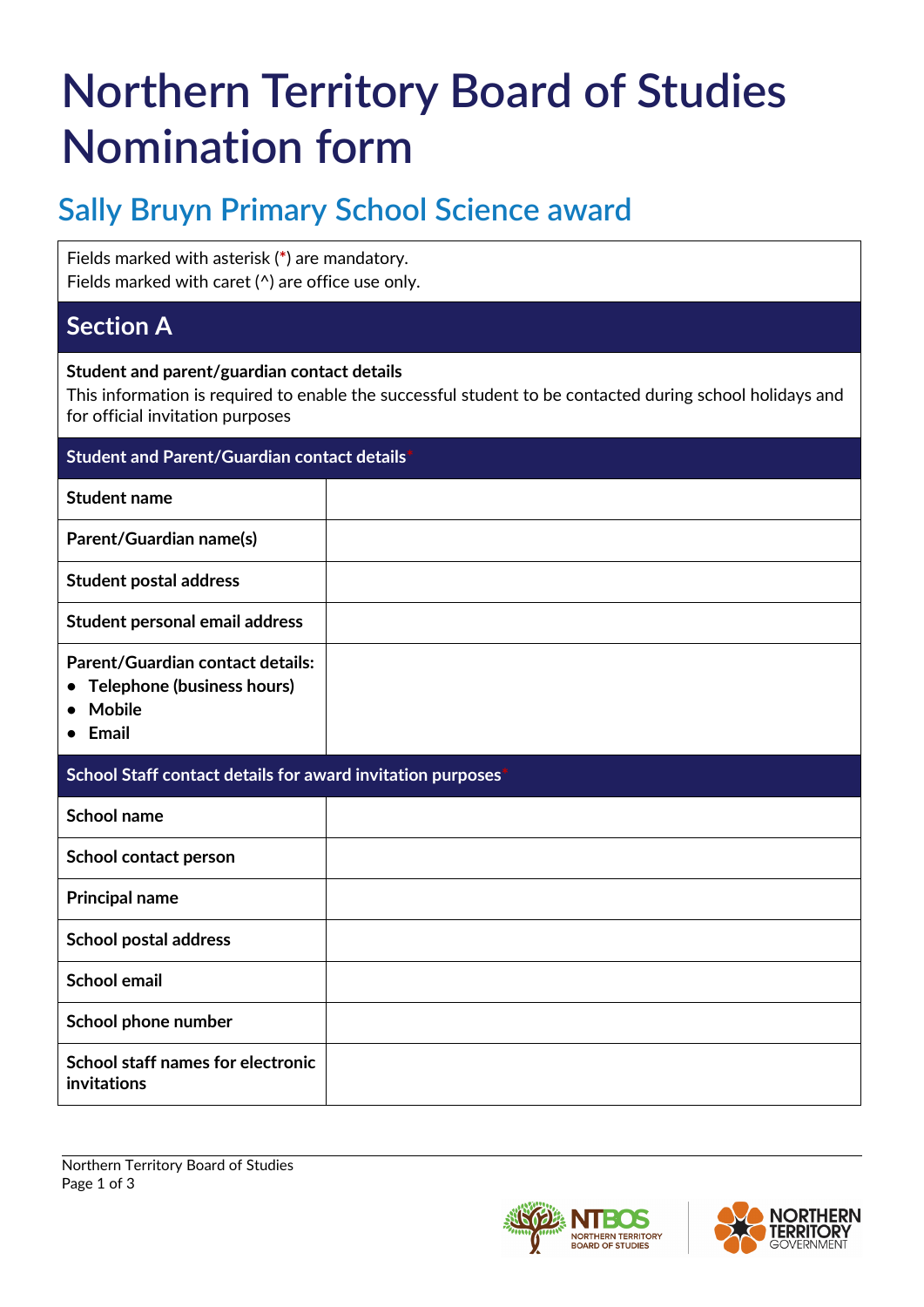| Referee details – referee will be contacted if nominee is shortlisted                       |  |
|---------------------------------------------------------------------------------------------|--|
| Referee name                                                                                |  |
| <b>Contact details:</b><br>$\bullet$ Email<br>• Telephone (business hours)<br><b>Mobile</b> |  |

## **Section B**

| <b>Student name</b>                                                  |  |
|----------------------------------------------------------------------|--|
| Academic achievement in Science (school to complete)                 |  |
|                                                                      |  |
|                                                                      |  |
|                                                                      |  |
|                                                                      |  |
|                                                                      |  |
|                                                                      |  |
|                                                                      |  |
|                                                                      |  |
| Demonstration of interest and effort in science (school to complete) |  |
|                                                                      |  |
|                                                                      |  |
|                                                                      |  |
|                                                                      |  |
|                                                                      |  |
|                                                                      |  |
|                                                                      |  |
|                                                                      |  |
|                                                                      |  |